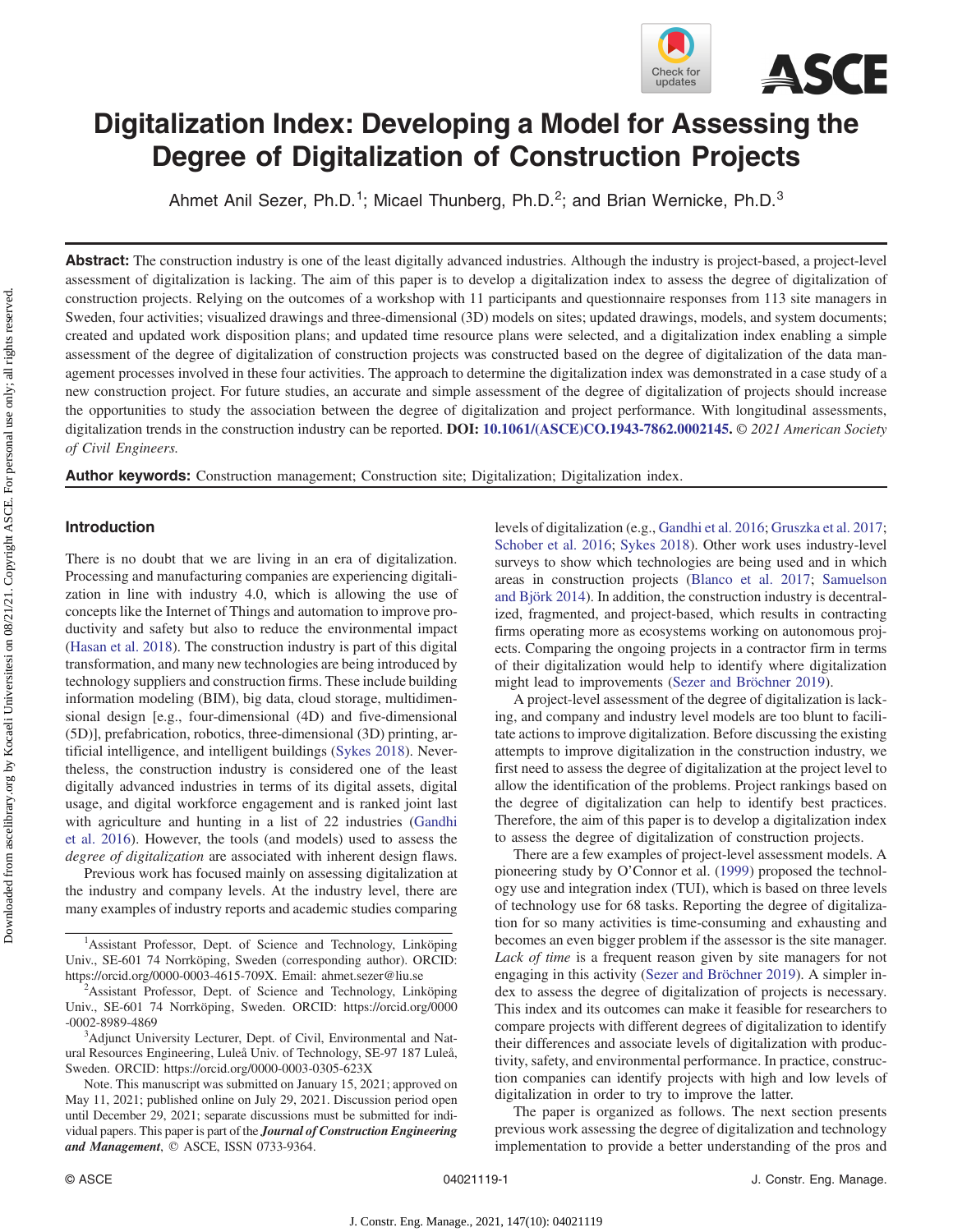cons of these previous models. This is followed by a section describing the research design and a section presenting the proposed assessment model. The final section concludes the paper and proposes some directions for future research and some theoretical and practical implications.

# Previous Research

Previous studies include assessments of the use of information technology (IT) and information and communication technologies (ICT) in the construction industry, the digital maturity of construction companies and technology usage, and integration indexes at the project level. Most of this work provides a snapshot of digitalization in the industry. The IT barometer developed by Samuelson [\(2002](#page-8-0)) is used to assesses the construction industry's usage of IT tools, including the perspective of architects, engineers, property managers, and contractors. The IT barometer is used to assess the extent of IT infrastructure and work that is carried out with the help of computers, digital information exchange, BIM usage, computer aided design (CAD) usage, electronic document management, and electronic document interchange usage. The IT barometer is also used to understand the effects of and motives for using IT, the perceived benefits and disadvantages of using IT, and planned IT investments ([Samuelson and Björk 2014\)](#page-8-0). IT-barometer surveys have been applied in several different countries, including Luxembourg [\(Kubicki and Boton 2014](#page-8-0)) and Jordan [\(El-Mashaleh 2007](#page-7-0)). Other work at the industry level investigates the use of computers, IT, and automated devices by construction workers and the views of construction workers, managers, and technology providers in Alberta, Canada [\(Hewage et al. 2008\)](#page-7-0). The literature includes comparisons of IT adoption by 20 developing and developed countries [\(Nourbakhsh et al. 2012a](#page-8-0)), IT use by construction professionals, such as architects, consultants, and contractors ([Shrestha et al.](#page-8-0) [2011](#page-8-0)), ICT use by Swedish site managers [\(Sezer and Bröchner](#page-8-0) [2019](#page-8-0)), IT use in Malaysian ([Gaith et al. 2009](#page-7-0)) and Nigerian [\(Oladapo 2007](#page-8-0)) construction industries, and ICT use in the Turkish construction industry [\(Sarshar and Isikdag 2004\)](#page-8-0).

At the company level, digital maturity is a frequently used term. An example of assessing the digital maturity of construction companies is a recent online platform [\(Letsbuild 2020](#page-8-0)), which is based on people, processes, data, and technology and provides a sevenlevel ranking based on the following: business as usual, present and active, formalized, strategic, converged, innovative and adaptive, and guiding star. Other company-level examples not focused specifically on the construction industry include a simple, single measure of digital maturity called the digital quotient ([Catlin et al.](#page-7-0) [2015](#page-7-0)), which examines such aspects as strategy, capabilities, culture and organization, and talent.

At the project level, there are previous examples that use terms such as technology use and integration index and automation and integration scales. O'Connor et al. ([1999](#page-8-0)) developed automation and integration measures based on three levels of technology use; Yang ([2008\)](#page-8-0) used four levels to assess the degree of automation; and Kang et al. [\(2008](#page-7-0)) defined levels of technology use based on the categories of automation technology and integration technology, with each involving an assessment at five levels. The levels they describe are based on a scale in which tasks are carried out manually to tasks being carried out by automation, in which Level 1 includes no electronic tools to complete a work function, Level 2 includes some use of electronic tools, and Level 3 includes fully automated systems to perform the work function. These assessment levels have been used in other studies to investigate the relations between technology use and various outcomes, including the relation between project performance and technology use at the project phase and project levels (O'[Connor and Yang 2004\)](#page-8-0) and project stakeholder success (Yang and O'[Connor 2005](#page-8-0)), and to compare different-sized projects and the effects of technology use on costs and schedules [\(Yang et al. 2006](#page-8-0)) in the US and Taiwan contexts ([Yang et al. 2007](#page-8-0)).

Based on the literature, it can be concluded that there is a greater focus on assessing digitalization at the industry and company levels than at a project level. However, the construction industry is project-based, and the company and industry level models are not sufficiently fine-grained to identify where greater digitalization would provide benefits. One of the limitations of previous attempts to measure digitalization in construction projects is that they require assessment of the degree of technology use for more than 50 activities, which is cumbersome. The assessments and the levels are rather abstract, meaning that a task supported by technology could involve different levels, such as inputting data or analyzing and reporting data. Frequency tends to be overlooked, and technology is not necessarily used always at the highest degree of technological use (e.g., always at Level 3) but rather a combination of different degrees in different frequencies (e.g., rarely at Level 1 and often at Level 2). A clear takeaway from previous studies is that a simpler and less exhaustive project-level digitalization index is needed to allow the benchmarking of a degree of digitalization in projects.

# Research Design

The research design includes a literature review to identify construction site activities. This resulted in a list of 27 activities. To reduce the number of activities included in the assessment model, a workshop and questionnaire study were organized. The final model was based on the results of these steps.

#### Literature Review

The aim of the literature review was to identify construction site activities that were based on keyword searches and previous studies (e.g., [Samuelson 2002](#page-8-0), [2008](#page-8-0); [Samuelson and Björk 2014](#page-8-0)). This also included forward and backward citation methods [\(Hu et al.](#page-7-0) [2011](#page-7-0)) to add relevant publications. By removing duplicates (e.g., assigning tasks on construction sites is removed because it is already covered as create, prioritize, and assign tasks to craftsmen) and merging similar activities (e.g., registration of waste volumes, registration of waste sorted onsite, and waste reuse and recycling systems are merged as follow up and improve waste management during the project), a list with 27 activities was created.

## Workshop Design

To reduce this list of activities to a more manageable number, we conducted a 3-h workshop involving 11 participants (not including the workshop organizers). We sent the invitation to 209 individuals who were members of a Swedish organization interested in construction logistics and digitalization. It includes actors from different parts of the construction supply chain and the construction industry. The 11 workshop participants represented a range of actors, including clients, IT suppliers, contractors, consultants, shipping agencies, academics, and plumbing and ventilation subcontractors.

The participants were split across two groups who were asked to define and discuss which construction activities should be digitalized and why. Participants' reasons for identifying particular activities included which activities are useful to digitalize, which activities are easy to digitalize, for which activities digitalization would support links to clients and subcontractors, and for which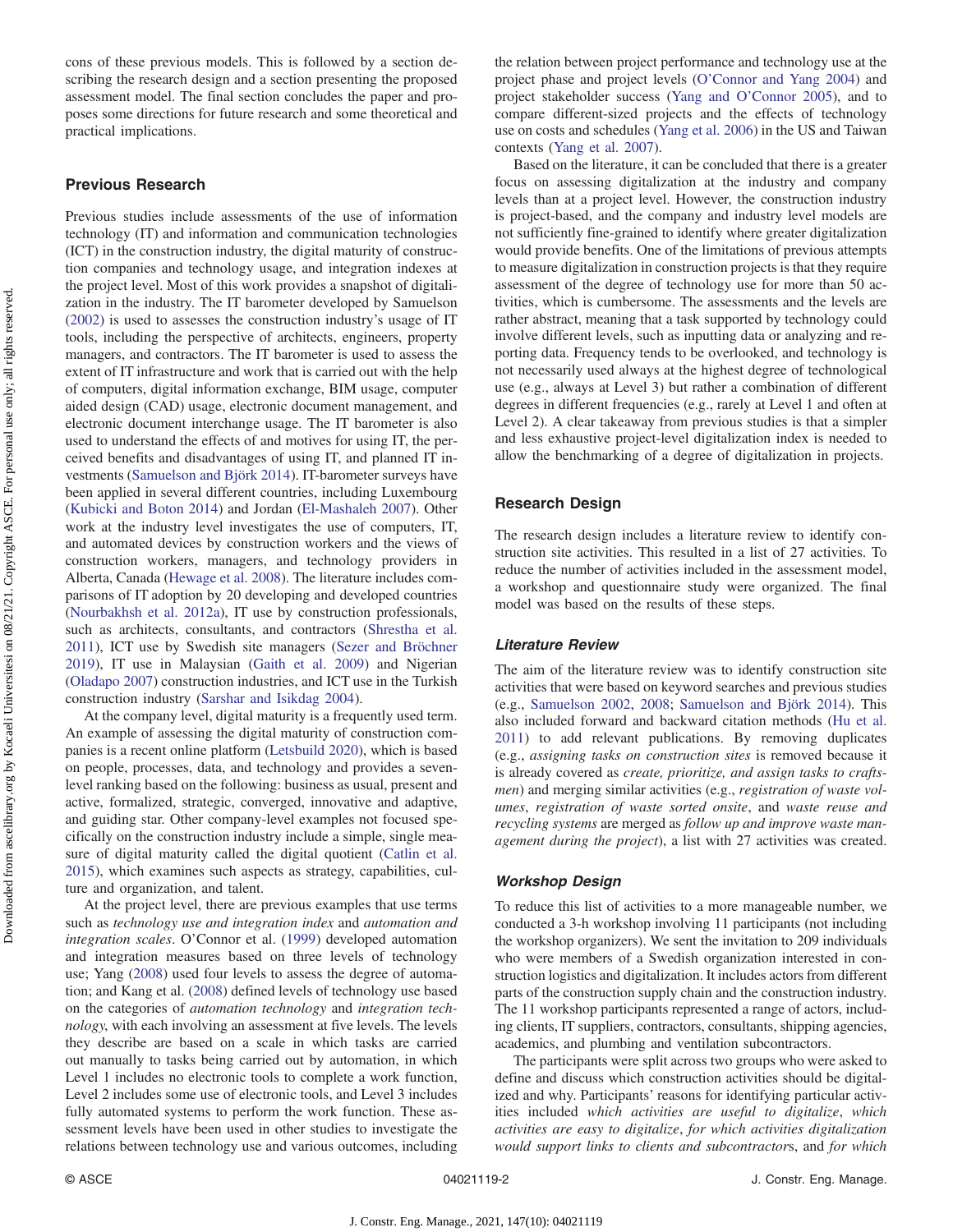activities employees are able to use the technology and have access to hardware. Their selection criteria were similar to the unified theory of acceptance and use of technology (UTAUT) [\(Venkatesh](#page-8-0) [et al. 2003\)](#page-8-0).

According to the UTAUT, there are four constructs that determine acceptance and use of technology: performance expectancy (usefulness), effort expectancy (ease of use), social influence, and facilitating conditions. Based on the UTAUT constructs, all activities fulfilling these four conditions should already be digitalized and, therefore, can be used to assess the degree of digitalization of construction projects:

- The activity is useful to digitalize (performance expectancy).
- The activity is easy to digitalize (effort expectancy).
- There are pressures from different stakeholders to digitalize the activity (social influence).
- There are facilitating conditions (such as organizational support, education, and IT infrastructure) to digitalize the activity.

## Questionnaire Design

The study also involved a questionnaire to reduce the 27 activities. The survey was administered to site managers who have the best understanding of onsite operational work and a good understanding of the daily work activities performed by different actors ([Sezer and](#page-8-0) [Bröchner 2019](#page-8-0)). Thus, we assumed that site managers would be able to identify those activities that are useful and easy to digitalize, activities in which there is pressure for them to be digitalized, and activities in which digitalization is feasible based on workers' capabilities.

The list of site managers was compiled using LinkedIn, which has been used by previous studies (e.g., [Ahmad et al. 2018](#page-7-0); [Kubicki](#page-8-0) [et al. 2019\)](#page-8-0). A search was made to identify site managers in Sweden using alternative Swedish titles, including platschef and produktionschef (both refer to site managers). All the LinkedIn profiles were checked to eliminate site managers not working on new construction and renovation projects (e.g., infrastructure). According to a construction market research company, three of the largest contractors in Sweden had 881 active projects in 2018, where only half of these projects were new construction and renovation projects [\(Byggfakta 2018](#page-7-0)). Therefore, the whole population of new construction and renovation site managers is expected to be relatively small in Sweden. The questionnaire and two reminders were sent to a total of 350 Swedish site managers. We received 83 complete responses and 30 partial responses to the first part of the questionnaire. This translates into a response rate of 32%. Response rates for these kinds of questionnaires can vary between 12% and 40% [\(Ahuja et al. 2010;](#page-7-0) [Chalker and Loosemore 2016;](#page-7-0) [Samuelson and](#page-8-0) [Björk 2014](#page-8-0); [Sezer and Bröchner 2019\)](#page-8-0). Chalker and Loosemore [\(2016](#page-7-0)) explain low response rates in the construction industry due to high workloads and that site managers are often forced to prioritize construction site tasks. Sezer and Bröchner ([2019\)](#page-8-0) attempted to increase the response rate by combining an online and a postal survey of site managers but achieved only a 34% response rate.

The questionnaire design was based on the UTAUT. It started with questions about gender, age, experience, firm size, and type of construction projects that were most frequent in the last 5 years. The main part of the questionnaire was organized into four parts:

- usefulness of digitalizing an activity (performance expectancy) digitalization allowed faster task performance and increased productivity compared to traditional working;
- simplicity (effort expectancy)—digitalization would be easy to implement, use, and learn compared to traditional ways of working;
- pressure for digitalization (social influence)—whether customers, subcontractors, suppliers, or other firm members (such as

colleagues and management) were pushing for digitalization of some activities; and

• conditions for digitalization (facilitating conditions)—whether organizational knowledge and the technical infrastructure (including training and support) required for digitalization were in place.

Respondents were asked to indicate any activities they felt should have been included in the original 27. Only two respondents suggested additional activities. The respondents were asked to select five activities from the list of 27 activities and rank them on a scale from 1 to 5 based on the preceding conditions (e.g., 5 indicates most useful to digitalize and 1 least useful to digitalize).

Table 1 presents the respondents' demographics. The majority (91%) were male, and three were aged over 61 years. All had at least 3 years of experience in the construction industry, and most (80%) had more than 10 years of experience. Only 20% of respondents reported having worked on renovation projects ( $n = 23$ ). Most were from larger contractors (83%) with at least 250 employees.

The questionnaire analysis includes descriptive statistics and nonparametric Mann-Whitney and Kruskal-Wallis tests. The four main parts of the questionnaire—(1) usefulness, (2) ease of use, (3) pressure of digitalization, and (4) facilitating conditions received 113, 92, 84, and 83 responses, respectively. The sum of the rankings of the 27 activities in each part was normalized. Summing the normalized values, we identified five highly ranked activities. Mann-Whitney and Kruskal-Wallis tests were employed to ensure that subgroups of site managers with different genders, years of experience, types of project experience, and employments in different-sized companies did not rank these activities differently. The Kruskal-Wallis test allows the comparison of multiple independent groups; the Mann-Whitney test allows the comparison of two independent groups [\(Pett 2015\)](#page-8-0). In this study, the Kruskal-Wallis tests checked whether site managers in different age groups valued these five activities differently, and the Mann-Whitney test checked whether site managers of different genders, with different numbers of years of experience, working in different types of projects, and employed by different sized of companies, saw these five activities differently. The small sample sizes in certain groups (e.g., only 10 female respondents) should not be a problem, considering that nonparametric tests, including Mann-Whitney, are appropriate even with very small sample sizes [\(Pett 2015](#page-8-0)).

Table 1. Respondent demographics

| Characteristics     | $N(\%)$     |
|---------------------|-------------|
| Gender              |             |
| Male                | $103(91\%)$ |
| Female              | $10(9\%)$   |
| Age                 |             |
| $\leq 30$ years     | 21 (18%)    |
| $31-40$ years       | 34 (30%)    |
| $41-50$ years       | 28 (25%)    |
| $51-60$ years       | 27 (24%)    |
| $\geq 61$ years     | 3(3%)       |
| Years of experience |             |
| $\leq$ years        | $0(0\%)$    |
| $3-10$ years        | 23 (20%)    |
| $\geq$ 10 years     | 90 (80%)    |
| Project type        |             |
| New construction    | 90 (80%)    |
| Renovation          | 23 (20%)    |
| Size of company     |             |
| Large               | 94 (83%)    |
| <b>SME</b>          | 19 (17%)    |

Note: SME = small and medium sized enterprise.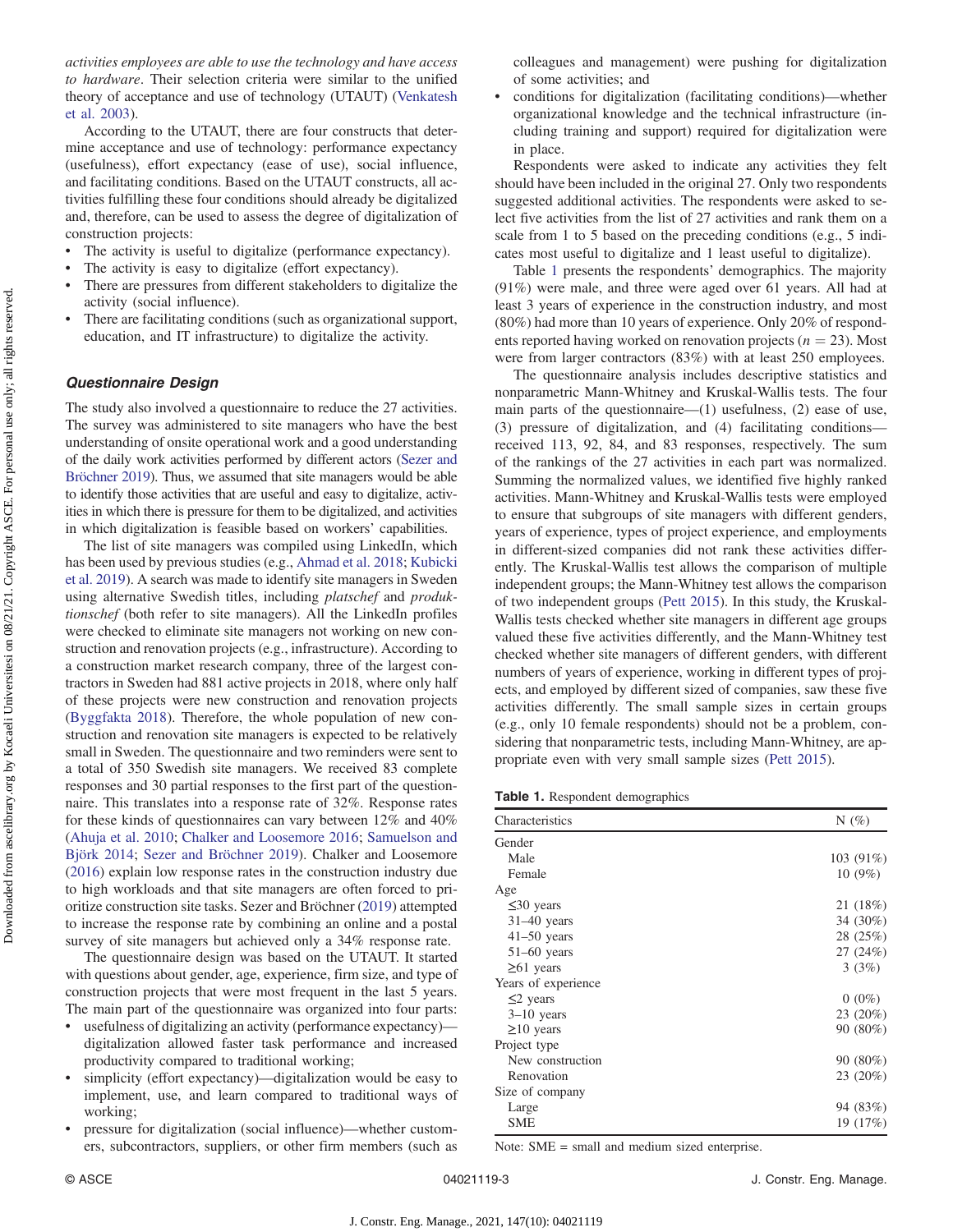# Model Creation

To construct the model to assess digitalization of the activities based on the questionnaire responses, first, we examined how the technology was used in a construction site activity, and second, we examined the data management processes that were involved. After identifying the data management processes employed, the degree of digitalization of each of them was examined. Data management processes may involve different degrees of digitalization; they may be combined and used to different degrees and at different frequencies. We then examined with what frequency was this degree of digitalization exploited. Keywords were used to search the literature, and the snowballing technique was used. After interrogating the literature to address the first question, new searches were conducted to address all the other issues in turn.

# Developing a Model to Assess the Degree of Digitalization

# Activities Identified to Digitalize

#### Full List of Activities Based on the Literature Review

The full list included 27 activities with potential for digitalization (see Table 2, which also provides information on the source of information).

Table 2. Gross list of potential activities to digitalize

# Ranking of Activities

The next step involved identifying which activities were useful and easy to digitalize, had higher pressure, and had the best facilitating conditions to be digitalized.

The respondent data were normalized, as described previously, and each part (usefulness, ease, pressure, and facilitating conditions) had different numbers of responses. The next step in the analysis to identify activities was to calculate a total digitalization need value for each activity. This was done by summarizing the 1–5 rankings for usefulness  $(U)$ , ease  $(E)$ , pressure  $(P)$ , and facilitating conditions  $(C)$  of all the respondents  $(n)$  for each activity  $(x)$ , as in Eq. (1)

$$
Total_x = \sum_{i=1}^{n} U_{x,i} + E_{x,i} + P_{x,i} + C_{x,i} \quad \forall \ x = 1, ..., 27 \quad (1)
$$

Table [3](#page-4-0) presents the total values for all 27 activities and shows that the top five activities that should already be digitalized in construction projects are the following: visualize drawings and 3D models onsite; update drawings, models, and system documents; update time and resource plans; create and update work disposition plans; and keep site diaries.

To ensure that subgroups, such as male groups and female groups of site managers, did not rank these activities differently, we applied Mann-Whitney and Kruskal-Wallis tests. The Mann-Whitney test showed that different genders, different years of

| Activities                                                                                             | Source from literature                                                                                                          |
|--------------------------------------------------------------------------------------------------------|---------------------------------------------------------------------------------------------------------------------------------|
| Collect, update, and save all project documents                                                        | Al Qady and Kandil (2014); Blanco et al. (2017)                                                                                 |
| Create and report on the environmental impact of the construction project                              | Kimoto et al. (2005); Tam et al. (2006)                                                                                         |
| Create and update work disposition plans                                                               | Getuli et al. (2020); Luo et al. (2019)                                                                                         |
| Create material quantity lists                                                                         | Love et al. (2016); Nourbakhsh et al. (2012b)                                                                                   |
| Create, prioritize, and assign tasks to craftsmen                                                      | Blanco et al. (2017); Nourbakhsh et al. (2012b)                                                                                 |
| Delivery monitoring and handling of delivery notes                                                     | Atkin et al. (1996); Blanco et al. (2017); Hinkka and Tätilä (2013);<br>Nourbakhsh et al. (2012b)                               |
| Ensure that craftsmen in the project have the right expertise                                          | Li et al. $(2012)$ ; Nourbakhsh et al. $(2012b)$                                                                                |
| Follow up and improve energy consumption during the project                                            | Santos et al. (2019); Tam et al. (2006)                                                                                         |
| Follow up and improve waste management during the project                                              | Santos et al. (2019); Sezer and Bröchner (2019); Tam et al. (2006)                                                              |
| Follow up the presence of staff and visitors and the use of protective<br>equipment                    | Atkin et al. (1996); Nourbakhsh et al. (2012b)                                                                                  |
| Follow-up and management of deviations                                                                 | Atkin et al. (1996); Blanco et al. (2017); Nourbakhsh et al. (2012b)                                                            |
| Follow-up of working hours for craftsmen                                                               | Blanco et al. (2017); Cheng et al. (2013); Nourbakhsh et al. (2012b); Sezer<br>and Bröchner (2019)                              |
| Implement problem-solving at the construction site and communicate these                               | Nourbakhsh et al. (2012b); Sezer and Bröchner (2019)                                                                            |
| Keeping site diaries                                                                                   | Atkin et al. (1996); Nourbakhsh et al. (2012b); Sezer and Bröchner (2019)                                                       |
| Monitoring and control of the progress of the project                                                  | Blanco et al. $(2017)$ ; Kimoto et al. $(2005)$ ; Matthews et al. $(2015)$ ;<br>Nourbakhsh et al. (2012b)                       |
| Perform and save quality self-checks                                                                   | Atkin et al. (1996); Kim et al. (2008); Nourbakhsh et al. (2012b); Wang<br>(2008)                                               |
| Purchase of materials and services                                                                     | Atkin et al. (1996); Hinkka and Tätilä (2013); Nourbakhsh et al. (2012b)                                                        |
| Safety information and training for staff                                                              | Atkin et al. (1996); Blanco et al. (2017); Jeelani et al. (2018); Kimoto et al.<br>(2005); Li et al. (2018); Zhou et al. (2012) |
| Share information between construction projects and companies                                          | Blanco et al. (2017); Nourbakhsh et al. (2012b); Yang et al. (2012)                                                             |
| Track and report incidents and accidents                                                               | Blanco et al. (2017); Li et al. (2018); Nourbakhsh et al. (2012b)                                                               |
| Track materials and equipment at the construction site                                                 | Blanco et al. (2017); Nourbakhsh et al. (2012b); Razavi and Haas (2010)                                                         |
| Tracking subcontractors' progress and payments                                                         | Atkin et al. (1996); Nourbakhsh et al. (2012b)                                                                                  |
| Update and follow up on contract compliance with suppliers and<br>subcontractors                       | Blanco et al. (2017); Ibem and Laryea (2014)                                                                                    |
| Update and follow up on contract compliance, including contract<br>changes/variations, with the client | Blanco et al. $(2017)$ ; Ibem and Laryea $(2014)$                                                                               |
| Update drawings, models, and system documents                                                          | Blanco et al. (2017); Kimoto et al. (2005)                                                                                      |
| Update of time and resource plans                                                                      | Atkin et al. (1996); Matthews et al. (2015); Nourbakhsh et al. (2012b);<br>Sezer and Bröchner (2019)                            |
| Visualize drawings and 3D models on site                                                               | Blanco et al. $(2017)$ ; Liang et al. $(2011)$                                                                                  |

J. Constr. Eng. Manage., 2021, 147(10): 04021119

Downloaded from ascelibrary.org by Kocaeli Universitesi on 08/21/21. Copyright ASCE. For personal use only; all rights reserved. Downloaded from ascelibrary.org by Kocaeli Universitesi on 08/21/21. Copyright ASCE. For personal use only; all rights reserved.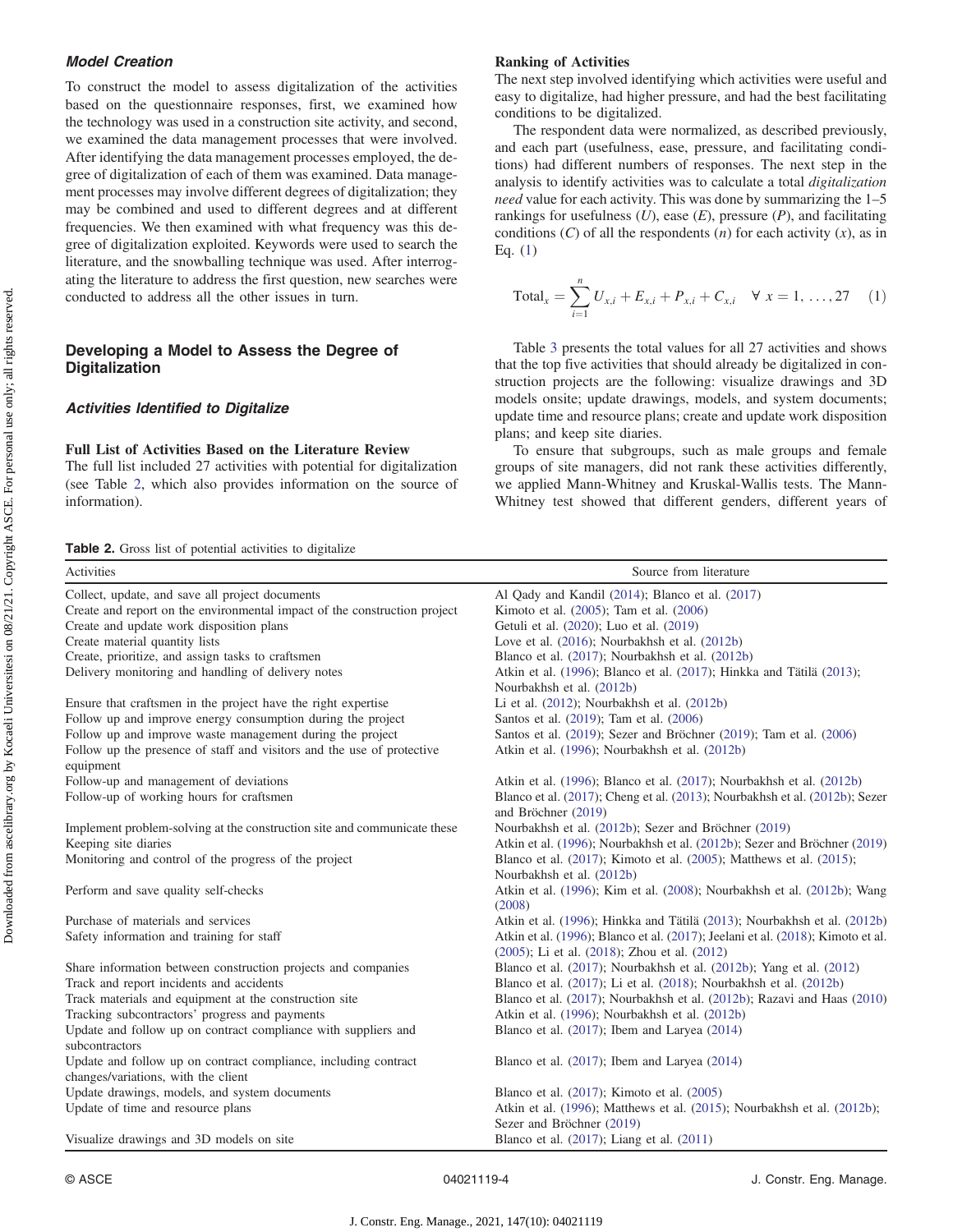<span id="page-4-0"></span>

| Activities                                                                                          | U              | E        | P   | $\mathsf{C}$ | Total | Rank |
|-----------------------------------------------------------------------------------------------------|----------------|----------|-----|--------------|-------|------|
| Visualize drawings and 3D models on site                                                            | 283            | 206      | 230 | 260          | 979   |      |
| Update drawings, models, and system documents                                                       | 148            | 160      | 170 | 187          | 664   | 2    |
| Update of time and resource plans                                                                   | 158            | 109      | 136 | 150          | 553   | 3    |
| Create and update work disposition plans                                                            | 118            | 192      | 61  | 173          | 543   | 4    |
| Keeping site diaries                                                                                | 31             | 216      | 61  | 99           | 407   | 5    |
| Collect, update, and save all project documents                                                     | 97             | 91       | 83  | 68           | 339   | 6    |
| Update and follow up on contract compliance, including contract changes/variations, with the client | 65             | 44       | 139 | 67           | 314   | 7    |
| Track and report incidents and accidents                                                            | 47             | 82       | 100 | 74           | 302   | 8    |
| Follow-up and management of deviations                                                              | 55             | 61       | 110 | 74           | 300   | 9    |
| Perform and save quality self-checks                                                                | 78             | 41       | 87  | 63           | 269   | 10   |
| Monitoring and control of the progress of the project                                               | 69             | 27       | 82  | 41           | 219   | 11   |
| Follow-up of working hours for craftsmen                                                            | 63             | 79       | 24  | 52           | 218   | 12   |
| Purchase of materials and services                                                                  | 60             | 55       | 51  | 46           | 213   | 13   |
| Create material quantity lists                                                                      | 60             | 75       | 9   | 67           | 211   | 14   |
| Track materials and equipment at the construction site                                              | 49             | 20       | 22  | 52           | 142   | 15   |
| Delivery monitoring and handling of delivery notes                                                  | 35             | 43       | 23  | 30           | 131   | 16   |
| Safety information and training for staff                                                           | 35             | 26       | 23  | 31           | 115   | 17   |
| Create, prioritize, and assign tasks to craftsmen                                                   | 56             | 12       | 5   | 37           | 110   | 18   |
| Update and follow up on contract compliance with suppliers and subcontractors                       | 30             | 14       | 55  | 11           | 110   | 19   |
| Share information between construction projects and companies                                       | 23             | 21       | 26  | 27           | 97    | 20   |
| Ensure that craftsmen in the project have the right expertise                                       | 18             | 39       | 28  | 10           | 95    | 21   |
| Follow up and improve waste management during the project                                           | 11             | 45       | 13  | 12           | 82    | 22   |
| Tracking subcontractors' progress and payments                                                      | 27             | 11       | 38  |              | 77    | 23   |
| Create and report on the environmental impact of the construction project                           | $\overline{7}$ | 1        | 48  | 19           | 76    | 24   |
| Implement problem-solving at the construction site and communicate these                            | 35             | $\theta$ | 17  | 20           | 73    | 25   |
| Follow up the presence of staff and visitors and the use of protective equipment                    | 7              | 23       | 26  | 14           | 70    | 26   |
| Follow up and improve energy consumption during the project                                         | $\Omega$       | $\theta$ | 22  | 12           | 34    | 27   |

Note:  $U =$  usefulness;  $E =$  ease of use;  $P =$  peer pressure; and  $C =$  facilitating conditions.

experience, different types of projects, and employment in companies of different sizes had no significant effect on opinions related to the five activities mentioned previously (at  $p < 0.05$  level). The Kruskal-Wallis test checked whether site managers in different age groups had different opinions of the five activities; we found no significance (at  $p < 0.05$  level). However, when subgroup rankings were compared, we found that four of the preceding activities were always in the top five, but keeping site diaries was excluded from the top five activities for nine of the subgroups (e.g., ranked 7th by site managers working in large contractors and 6th by female site managers). Therefore, only four activities were selected: visualize drawings and 3D models on sites; update drawings, models, and system documents; create and update work disposition plans; and update time and resource plans. The next step in the process involves identifying a method of assessment of the degree of digitalization of the four identified activities.

### Assessing the Degree of Digitalization of Activities

To identify a method to be used to assess the degree of digitalization of the four selected activities, we started with answering the following questions: (1) how is the technology used to carry out a construction site activity, and (2) which data management processes are used to carry out the activity? To address these questions, we relied on the terminology and ideas proposed in previous assessment models. Xie et al. [\(2011](#page-8-0)) proposed a progress monitoring system and described technology use for monitoring, collecting, analyzing, and reporting data. Kim et al. [\(2013](#page-8-0)) referred to three steps involved in developing a mobile system for onsite construction management: site monitoring, task management, and information sharing. Shirowzhan et al. [\(2020](#page-8-0)) considered the data management process to include data acquisition, data transmission, data storage, data processing, data fusion, and computation, visualization, and dashboarding. We concluded that the data management processes related to a construction site activity included (1) data acquisition (collection), (2) data entry, (3) data analysis (including data storage, process, and computation), and (4) reporting (including dashboarding).

We next try to assess the degree of digitalization of these processes. O'Connor et al. ([1999\)](#page-8-0) developed automation and integration measures based on three levels of technology use defined as Level 1—no electronic tools used to complete a work function, Level 2 some use of electronic tools, and Level 3—fully automated system to complete the work function. Yang [\(2008](#page-8-0)) adds another level related to assessing the degree of automation by splitting Level 2 into (1) the use of a few somewhat uncommon electronic or mechanized tools; and (2) the use of several specialized electronic or mechanized tools. The scale proposed by Kang et al. ([2008\)](#page-7-0) relies on the categories of automation technology and integration technology, each assessed on five levels. Boute and Van Mieghem ([2020\)](#page-7-0) identify four categories: (1) digital, (2) automated, (3) smart, and (4) automated and smart to describe levels for digitalization, automation, and smartness. Their levels for automation are based on no automation (no machine or bot), automation with human control/ supervision, automation with conditional autonomous control, automation with autonomous control in certain environments, and automation with full autonomy. Their smart category includes the following: no feedback-control, explicit instructions contingent on one feature, explicit instructions contingent on multiple features, and machine learning. Thus, previous research bases these levels on a scale from manual operation (no digitalization) to full autonomy using machines.

Therefore, we assess the digitalization of each activity on three levels for the four data management processes: acquisition, entry, analysis, and reporting as Level 1 analog and manual, Level 2 digital and manual, and Level 3 digital and automated (Table [4\)](#page-5-0).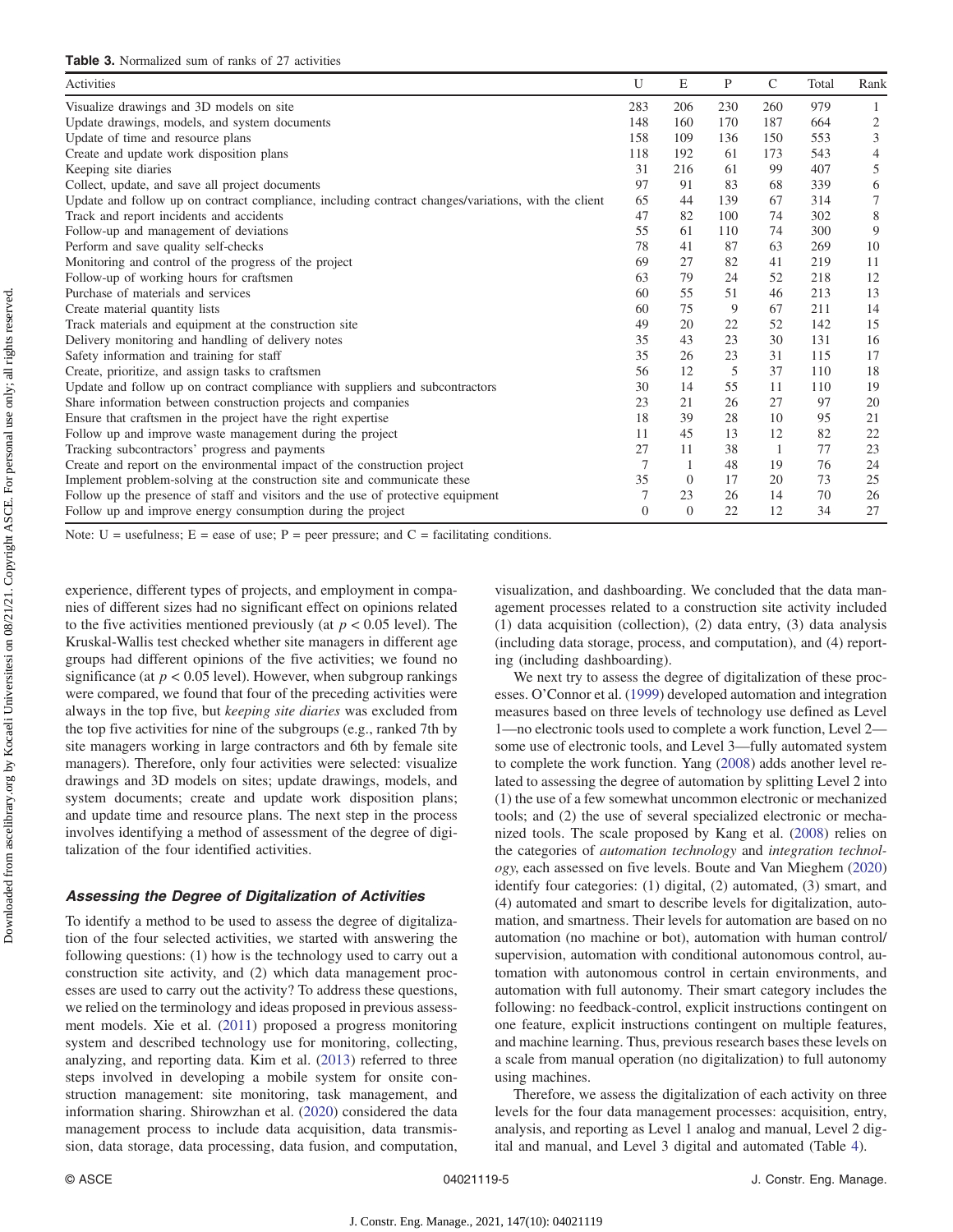<span id="page-5-0"></span>Table 4. Assessment of digitalization of identified construction activities

| Degree of<br>digitalization | Data acquisition                                                    | Data entry              | Analysis                    | Reporting                               |
|-----------------------------|---------------------------------------------------------------------|-------------------------|-----------------------------|-----------------------------------------|
|                             |                                                                     |                         |                             |                                         |
| Level 1                     | Manual inspections                                                  | On paper                | On paper                    | On paper                                |
| Level 2                     | Digitized inspections requiring<br>user interpretation              | Digitized manually      | Manually with software      | Digitalized but<br>manually distributed |
| Level 3                     | Digitized inspections with no<br>requirement of user interpretation | Digitized automatically | Automatically with software | Automated                               |

# Digitalization Index

Accurately assessing the degree of digitalization requires consideration of the frequency of the data management process (acquisition, entry, analysis, and reporting) and the degree of digitalization of the construction project. These data management processes may be carried out at different degrees of digitalization and different frequencies, such as often at Level 3 and rarely at Level 1. Previous studies rely on a 5-point Likert scale to assess the frequency of IT use, ranging from never to always ([Koekemoer and Smallwood](#page-8-0) [2007](#page-8-0)), frequency of ICT use ranging from never to very often (daily) ([Isaksson et al. 2009](#page-7-0)), frequency of BIM use on a scale ranging from never to occasionally to often ([Eadie et al. 2013](#page-7-0)), and frequency of hardware use on a scale ranging from never to always [\(Sezer and Bröchner 2019\)](#page-8-0). These studies compare usage among different groups and identify the most frequently used hardware. However, our objective is to determine the frequency and degree of digitalization of a data management process, meaning that responses related to frequency should sum to 100%. To make the assessment simple and not too time-consuming, we used a 5-point Likert scale ranging from 1 (1%–20% of the time) to 5 (81%–100% of the time).

Therefore, the degree of digitalization of the data management processes (DDDMP) of a particular construction activity  $i$  ( $m$  number of activities in total) is determined by the degree of digitalization (D, Level 1–3) and frequency  $(f, 1-5)$  of the data management process  $j$  (4 in total), as in Eq. (2)

DDDMP<sub>i,j</sub> = 
$$
D_{i,j} \times f_{i,j} \quad \forall \ i = 1, ..., m \text{ and } j = 1, ..., 4
$$
 (2)

The degree of digitalization of a construction activity (DDCA)  $i$ (identified as useful, easy, pressurized, and facilitated to be digitalized) is, therefore, the sum of the four DDDMPs, as in Eq. (3)

$$
DDCAi = \sum_{j=1}^{4} DDDMPi,j \quad \forall \ i = 1, ..., m
$$
 (3)

The project digitalization index is then the sum of the DDCA for each construction activity (i) identified as useful, easy, pressurized, and facilitated to be digitalized. This is captured in Eq. (4)

$$
\text{Digitalization index} = \sum_{i=1}^{m} DDCA_i \tag{4}
$$

This can be simplified into Eq. (5)

Digitalization index 
$$
=\sum_{i=1}^{m}\sum_{j=1}^{4}D_{i,j}\times f_{i,j}
$$
 (5)

Based on the index, construction projects can score on a scale starting from completely analog and manual (80), a blend of analog and manual and digital and manual (120), completely digital and manual (160), a blend of digital and manual and digital and automated (200), and finally completely digital and automated (240).

For easier interpretation, the index can be normalized into a scale of 1–100 by relying on the maximum value [Eq. (6)]

$$
\text{Normalized digitalization index} = \frac{100}{240} \times \sum_{i=1}^{m} \sum_{j=1}^{4} D_{i,j} \times f_{i,j} \quad (6)
$$

# Model for Assessing the Degree of Digitalization of Construction Projects

Fig. [1](#page-6-0) depicts the model assessing the degree of digitalization of construction projects. It starts by identifying which construction activities should be assessed. This is based on the UTAUT filter for the activity, meaning that activity should be useful, easy, have pressure, and have the potential to be digitalized. The assessment starts by assessing the data management process (acquisition, entry, analysis, and reporting) based on the criteria of being analog and manual, digital and manual, and digital and automated for each construction activity. The last step involves calculating the project's digitalization index based on the frequency of the degree of digitalization.

## Validation of the Model and the Index

In order to validate the model and the index, a questionnaire was designed and sent to a site manager from one of the largest contractors in Sweden. The questionnaire was designed to apply the digitalization index on the last construction project of the site manager and, therefore, asked the degree of digitalization and frequency of data management processes (acquisition, entry, analysis, and reporting) for four activities (visualization and 3D modeling on sites; updating drawings, models, and system documents; creating and updating work disposition plans; and updating time and resource plans), including a total of 16 questions. The project was a large, new construction project with a contract sum over MSEK 250 (USD 29,000,000), and the site manager was male and in their mid-40s.

Based on the responses from the site manager, the project's digitalization index was calculated. First, the degree of digitalization of the data management processes was calculated [Eq. (2)]. The site manager combined different frequencies with different degrees of digitalization; for instance, for a visualization of the drawings and 3D models, the site manager reported that they collect data with (1) manual inspections  $41\% - 60\%$  of the time, (2) digitized inspections requiring user interpretation 1%–20% of the time, and (3) digitized inspections with no requirement of user interpretation 1%–20% of the time. Based on this, the degree of digitalization of the data acquisition process for the visualization of drawings and 3D models ( $DDDMP_{d,v}$ ) was calculated

$$
DDDMP_{d,v} = (1 \times 3) + (2 \times 1) + (3 \times 1) = 8
$$

The same equation was used for calculating the degree of digitalization for data entry (5), analysis (8), and reporting (8). Second,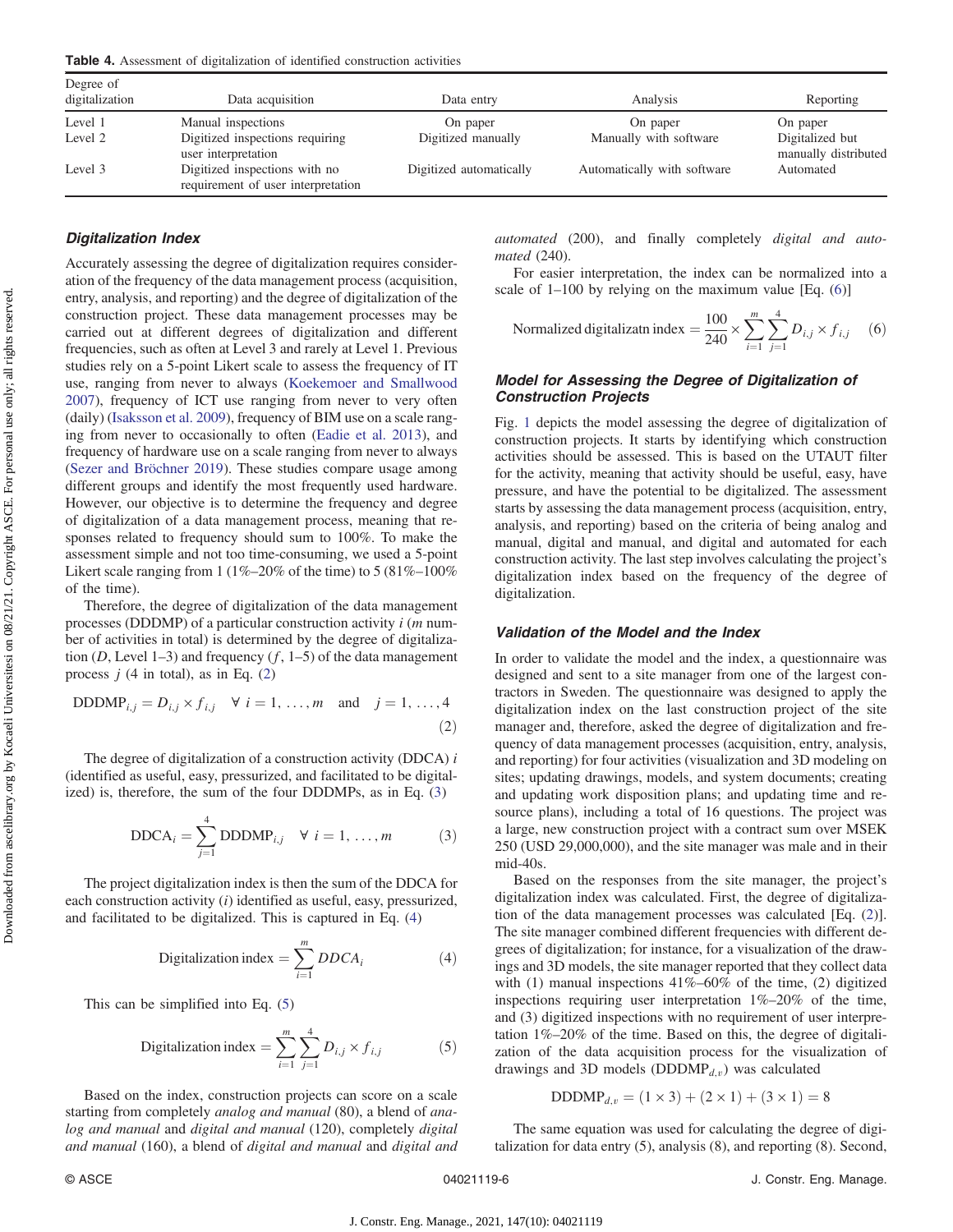<span id="page-6-0"></span>

the degree of digitalization of visualization of drawings and 3D models (DDCA<sub>v</sub>) was calculated by summing the degree of digitalization of four data management processes [Eq. [\(3](#page-5-0))]

$$
DDCA_v = 8 + 5 + 8 + 8 = 29
$$

By applying the same equation, the degree of digitalization of updating drawings, models, and system documents (32), creating and updating work disposition plans (36), and updating time and resource plans (37) were calculated. Third, the degree of digitalization of the project was calculated by summing the degree of digitalization of four activities [Eq. [\(4\)](#page-5-0)]

Digitalization index =  $29 + 32 + 36 + 37 = 134$ 

Two days later, a semistructured interview was done with the same site manager, which lasted around 30 min to investigate (1) whether the index was accurately reflecting the degree of digitalization of the construction project; and (2) whether there were any technical difficulties, misunderstandings, or suggestions for improving the assessment. At the beginning of the interview, the site manager was asked to describe the construction project's degree of digitalization, and the site manager stated the following: "In this project, we do not have those traditional paper-based drawings; we collect everything, including drawings and details we need from computers. We go in models and such, check them, and then we print them out on paper. We are more digitalized than paper-based. But we do not have any automation in this project." Following that, the digitalization index of the project (134) was shown to the site manager on the scale starting from completely analog and manual (80), a blend of analog and manual and digital and manual (120), completely digital and manual (160), a blend of digital and manual and digital and automated (200), and finally completely digital and automated (240). The site manager agreed that the project was located accurately, being close to a blend of analog and manual and digital and manual. When it comes to technical aspects, the site manager mentioned that it would be easier if the questionnaire automatically summed up the frequencies to 100% or reminded them that the sum of the frequencies should be 100%. No recommendations for improvements were given by the site manager, who acknowledged that the measurement was easy and that it took only 6 min to fill in the questionnaire.

# **Conclusions**

The construction industry is in an era of digitalization, but despite efforts to introduce new technologies, it is one of the least digitally advanced industries. The construction industry is project-based, but we know little about how much construction projects are digitalized. This paper developed a digitalization index to assess the degree of digitalization of construction projects.

Previous examples such as the TUI index and automation and integration scales had two main problems: (1) they require an assessment of the degree of technology use for more than 50 activities, which is cumbersome, and (2) assessments are done rather abstractly, meaning that respondents were asked to report their degree of technology use for an activity in which data processes (such as inputting, analyzing, and reporting data) and frequency tend to be overlooked. Unlike previous examples, the digitalization index developed in this paper requires an assessment of the degree of digitalization for only four activities, which lasts around 5–6 min. To keep the assessment simple and not too time-consuming for site managers, four activities were identified based on the responses to a questionnaire drawing on the UTAUT. These activities were (1) visualization and 3D modeling on sites, (2) updating drawings, models, and system documents, (3) creating and updating work disposition plans, and (4) updating time and resource plans. The proposed digitalization index was built based on the degree of digitalization of the data management processes, leading to a more comprehensive assessment involved in these four activities.

The theoretical contribution of this paper is twofold. First, it contributes by using UTAUT as a filter to reduce construction site activities to assess the degree of digitalization of construction projects and benchmarking among projects. This approach could be applied to other project-based industries where an initial list of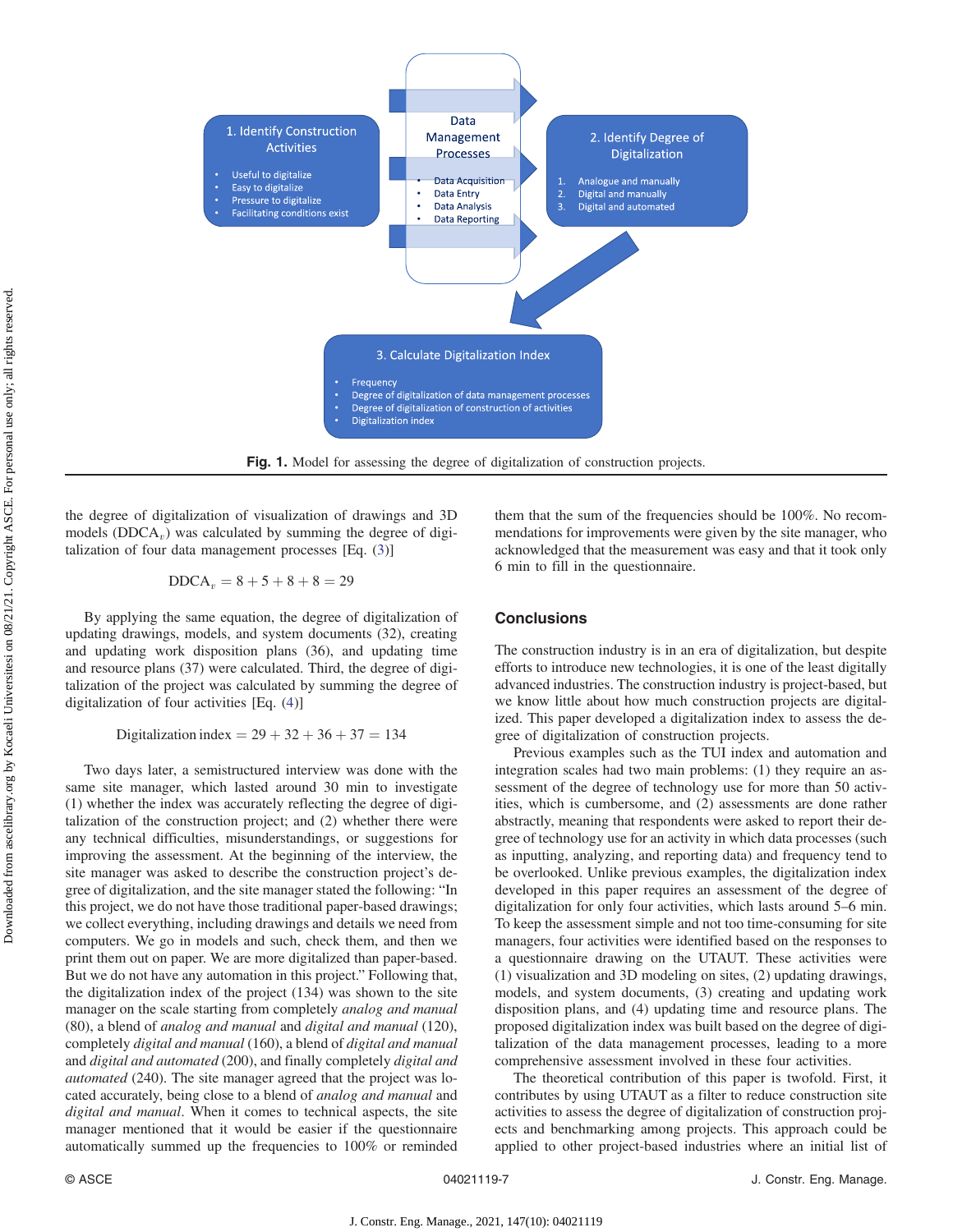<span id="page-7-0"></span>activities needs to be defined and then reduced. Second, it provides insights into how the digitalization of construction projects can be assessed. Previous models have focused on assessing digitalization trends at the wider industry level. However, it is equally important to assess digitalization trends at the project level. This paper contributes by proposing a model that shifts the focus from the industry to the project level. The digitalization index can help to identify the low-scoring projects, and these projects can be studied as case studies to explain why their scores are low.

This project-centered assessment also contributes to practice. The digitalization index for projects will allow benchmarking among projects to highlight why some projects score better in terms of digitalization and the problems related to lower levels of digitalization. Furthermore, linking the level of technology use to project performance has been a popular subject in previous studies (e.g., O'[Connor and Yang 2004\)](#page-8-0). Therefore, an accurate digitalization index will improve the identification of associations between digitalization and project performance, including productivity, and environmental and safety performance through questionnaires. Applying the digitalization index to longitudinal data will allow observation of digitalization trends in the construction industry.

The study has two limitations. First, the study is based on Swedish site managers. Future research can replicate the model and the UTAUT questionnaire for an international comparison to show whether the same four activities are the highest-ranked among site managers. Second, the index is developed for ongoing and completed construction projects, and it was validated in one almost-completed construction project. The digitalization index can be used for upcoming projects by asking site managers the planned degree of digitalization and frequency of data management processes (acquisition, entry, analysis, and reporting) for the four activities (visualization and 3D modeling on sites, updating drawings, models and system documents, creating and updating work disposition plans, and updating time and resource plans). Before applying the digitalization index via an industry-wide questionnaire, future studies are recommended to validate and pretest the index in several projects, which can include the suitability of the index for upcoming projects.

# Data Availability Statement

Some or all data, models, or code that support the findings of this study are available from the corresponding author upon reasonable request.

# Acknowledgments

The authors acknowledge financial support from the strategic innovation program, Smart Built Environment, funded by Vinnova (Swedish Governmental Agency for Innovation Systems), Formas (Swedish Government Research Council for Sustainable Development), and Energimyndigheten (Swedish Energy Agency).

# **References**

- Ahmad, Z., M. J. Thaheem, and A. Maqsoom. 2018. "Building information modeling as a risk transformer: An evolutionary insight into the project uncertainty." Autom. Constr. 92 (Aug): 103–119. [https://doi.org/10](https://doi.org/10.1016/j.autcon.2018.03.032) [.1016/j.autcon.2018.03.032.](https://doi.org/10.1016/j.autcon.2018.03.032)
- Ahuja, V., J. Yang, and R. Shankar. 2010. "IT-enhanced communication protocols for building project management." Eng. Constr. Archit. Manage. 17 (2): 159–179. <https://doi.org/10.1108/09699981011024678>.
- Al Qady, M., and A. Kandil. 2014. "Automatic clustering of construction project documents based on textual similarity." Autom. Constr. 42 (Jun): 36–49. <https://doi.org/10.1016/j.autcon.2014.02.006>.
- Atkin, B., A. Clark, D. Smith, and Construct IT Centre of Excellence. 1996. Benchmarking best practice report: Construction site processes. Salford, UK: Construct IT Centre of Excellence.
- Blanco, J. L., A. Mullin, K. Pandya, and M. Sridhar. 2017. The new age of engineering and construction technology. Philadelphia: McKinsey & Company.
- Boute, R. N., and J. A. Van Mieghem. 2020. "Digital operations: Autonomous automation and the smart execution of work." Accessed November 16, 2020. <https://ssrn.com/abstract=3400186>.
- Byggfakta. 2018. "Byggfakta listar: De största byggnadsentreprenörerna 2018." Accessed April 7, 2021. [https://byggfakta.today/byggfakta](https://byggfakta.today/byggfakta-listar-de-storsta-byggnadsentreprenorerna-2018-131226/nyhet.html) [-listar-de-storsta-byggnadsentreprenorerna-2018-131226/nyhet.html](https://byggfakta.today/byggfakta-listar-de-storsta-byggnadsentreprenorerna-2018-131226/nyhet.html).
- Catlin, T., J. Scanlan, and P. Willmott. 2015. Raising your digital quotient. Philadelphia: McKinsey & Company.
- Chalker, M., and M. Loosemore. 2016. "Trust and productivity in Australian construction projects: A subcontractor perspective." Eng. Constr. Archit. Manage. 23 (2): 192–210. [https://doi.org/10.1108/ECAM-06-2015-0090.](https://doi.org/10.1108/ECAM-06-2015-0090)
- Cheng, T., J. Teizer, G. C. Migliaccio, and U. C. Gatti. 2013. "Automated task-level activity analysis through fusion of real time location sensors and worker's thoracic posture data." Autom. Constr. 29 (Jan): 24–39. <https://doi.org/10.1016/j.autcon.2012.08.003>.
- Eadie, R., M. Browne, H. Odeyinka, C. McKeown, and S. McNiff. 2013. "BIM implementation throughout the UK construction project lifecycle: An analysis." Autom. Constr. 36 (Dec): 145–151. [https://doi.org/10](https://doi.org/10.1016/j.autcon.2013.09.001) [.1016/j.autcon.2013.09.001.](https://doi.org/10.1016/j.autcon.2013.09.001)
- El-Mashaleh, M. S. 2007. "Benchmarking information technology utilization in the construction industry in Jordan." J. Inf. Technol. Constr. 12 (19): 279–291.
- Gaith, F. H., A. Khalim, and A. Ismail. 2009. "Usage of information technology in construction firms; Malaysian construction industry." Eur. J. Sci. Res. 28 (3): 412–421.
- Gandhi, P., S. Khanna, and S. Ramaswamy. 2016. "Which industries are the most digital (and why)?" Accessed April 1, 2016. [https://hbr.org/2016](https://hbr.org/2016/04/a-chart-that-shows-which-industries-are-the-most-digital-and-why) [/04/a-chart-that-shows-which-industries-are-the-most-digital-and-why.](https://hbr.org/2016/04/a-chart-that-shows-which-industries-are-the-most-digital-and-why)
- Getuli, V., P. Capone, A. Bruttini, and S. Isaac. 2020. "BIM-based immersive virtual reality for construction workspace planning: A safetyoriented approach." Autom. Constr. 114 (Jun): 103160. [https://doi.org](https://doi.org/10.1016/j.autcon.2020.103160) [/10.1016/j.autcon.2020.103160.](https://doi.org/10.1016/j.autcon.2020.103160)
- Gruszka, A., J. Jupp, and G. De Valence. 2017. Digital foundations: How technology is transforming Australia's construction sector. London: StartupAUS.
- Hasan, A., B. Baroudi, A. Elmualim, and R. Rameezdeen. 2018. "Factors affecting construction productivity: A 30 year systematic review." Eng. Constr. Archit. Manage. 25 (7): 916–937. [https://doi.org/10.1108](https://doi.org/10.1108/ECAM-02-2017-0035) [/ECAM-02-2017-0035.](https://doi.org/10.1108/ECAM-02-2017-0035)
- Hewage, K. N., J. Y. Ruwanpura, and G. F. Jergeas. 2008. "IT usage in Alberta's building construction projects: Current status and challenges." Autom. Constr. 17 (8): 940–947. [https://doi.org/10.1016/j.autcon.2008.03.002.](https://doi.org/10.1016/j.autcon.2008.03.002)
- Hinkka, V., and J. Tätilä. 2013. "RFID tracking implementation model for the technical trade and construction supply chains." Autom. Constr. 35 (Nov): 405–414. [https://doi.org/10.1016/j.autcon.2013.05.024.](https://doi.org/10.1016/j.autcon.2013.05.024)
- Hu, X., R. Rousseau, and J. Chen. 2011. "On the definition of forward and backward citation generations." J. Informetrics 5 (1): 27–36. [https://doi](https://doi.org/10.1016/j.joi.2010.07.004) [.org/10.1016/j.joi.2010.07.004](https://doi.org/10.1016/j.joi.2010.07.004).
- Ibem, E. O., and S. Laryea. 2014. "Survey of digital technologies in procurement of construction projects." Autom. Constr. 46 (Oct): 11–21. <https://doi.org/10.1016/j.autcon.2014.07.003>.
- Isaksson, A., A. Linde, and V. Vanyushyn. 2009. "Environmental management in construction companies: Decisions, technologies and effects." In Proc. 5th Nordic Conf. on Construction Economics and Organization, 193–204. Reykjavik, Iceland: Univ. of Reykjavik.
- Jeelani, I., K. Han, and A. Albert. 2018. "Automating and scaling personalized safety training using eye-tracking data." Autom. Constr. 93 (Sep): 63–77. <https://doi.org/10.1016/j.autcon.2018.05.006>.
- Kang, Y., W. J. O'Brien, S. Thomas, and R. E. Chapman. 2008. "Impact of information technologies on performance: Cross study comparison." J. Constr. Eng. Manage. 134 (11): 852–863. [https://doi.org/10.1061](https://doi.org/10.1061/(ASCE)0733-9364(2008)134:11(852)) [/\(ASCE\)0733-9364\(2008\)134:11\(852\)](https://doi.org/10.1061/(ASCE)0733-9364(2008)134:11(852)).

Downloaded from ascelibrary.org by Kocaeli Universitesi on 08/21/21. Copyright ASCE. For personal use only; all rights reserved. Downloaded from ascelibrary.org by Kocaeli Universitesi on 08/21/21. Copyright ASCE. For personal use only; all rights reserved.